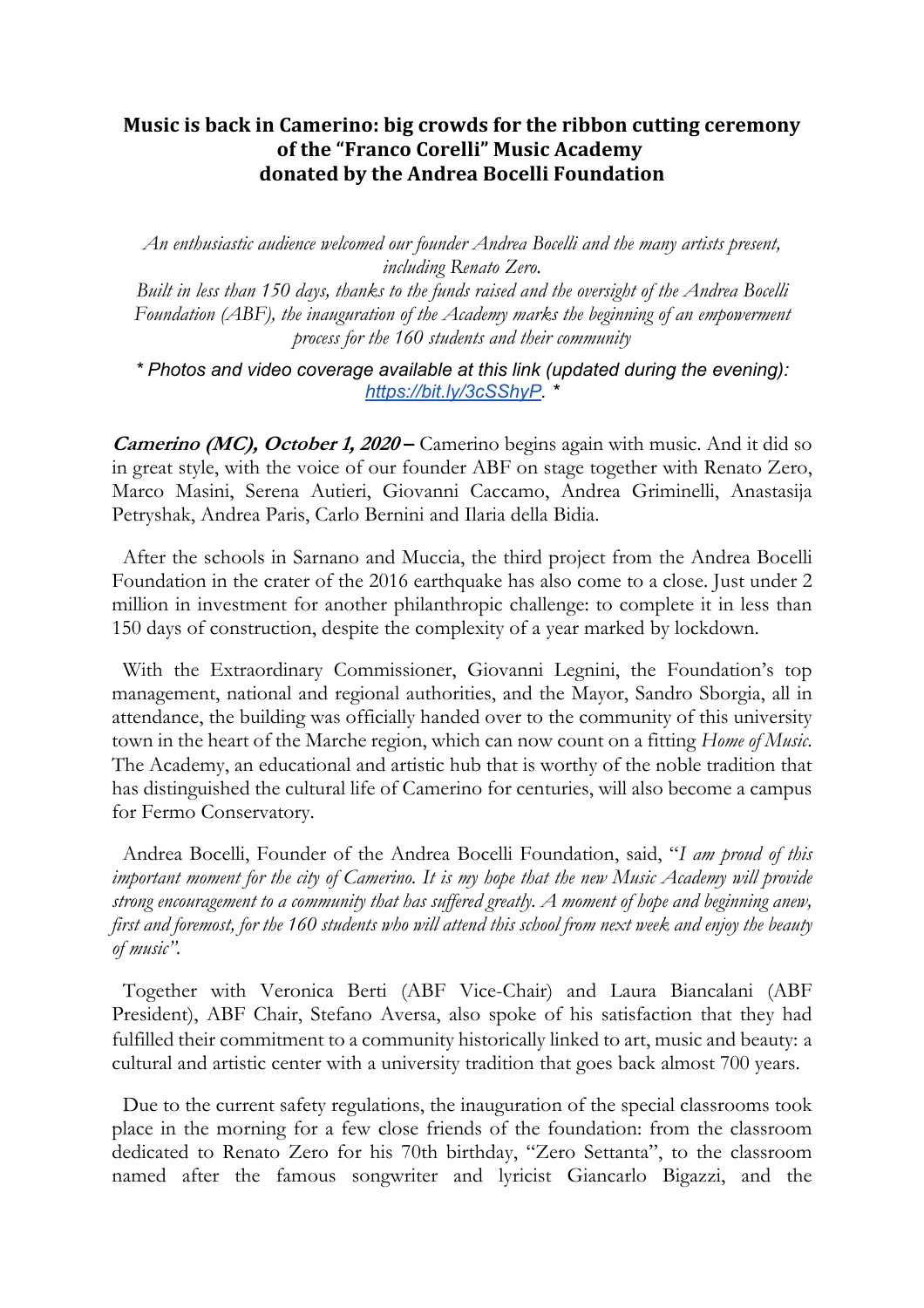"kindergarten" classroom where children can become acquainted with the art of sound through a series of musical workshops.

At 3.30 pm, in compliance with safety regulations and projected on the big screen, the inauguration ceremony of the new building took place in the space across from the Academy: a home of music spanning over 700 m2 for 160 students, which features a modern, bright and appealing construction (designed by the Alvisi Kirimoto architectural studio along with Harcome), built by ABF on land provided by the municipal administration, located in front of the new university campus.

After the ribbon cutting, the Maestro's concert took place together with the guests in attendance, accompanied by the 40 young instrumentalists from the Academy's Wind Orchestra. A riotous applause followed Andrea Bocelli's performance of the aria "Ah, tout est bien finí... Ô, Souverain" from "Le Cid" by Massenet, a song imbued with intense spirituality and great emotion. Performances by the flutist Andrea Griminelli, singer and actress Serena Autieri, and violinist Anastasiya Petryshak, accompanied by Carlo Bernini on the piano, were also warmly welcomed. The great finale saw Renato Zero, Marco Masini, Giovanni Caccamo and Ilaria della Bidia taking to the stage to join their contemporaries to sing "Con te partirò", and, to close, the voice of our founder who sang Puccini's well-known "Nessun dorma".

At Andrea Bocelli's behest, the new Academy was named after Franco Corelli – the great Marche-born tenor who was Bocelli's maestro and friend – and it will play a key role in education and music production, to the benefit of the local community, and beyond.

With ABF's direct intervention, the project was achieved together with the Special Commissioner for Reconstruction from the Italian Government, the Regional School Office (URS) of the Marche region, and the Municipality of Camerino, thus embodying a virtuous example of cooperation between the public and private spheres: when we unite forces, we can achieve results that are extremely beneficial for society as a whole, capable of providing solutions to binding problems and important perspectives for the future.

Built on two floors, the Franco Corelli Academy feature a stylized visual allusion to the unique "keys" of wind instruments in its series of openings to the exterior. The 10 themed classrooms and the auditorium have been designed with meticulous attention paid to the concept of balanced spaces and a cheerful feel that can also be seen in the color choices.

The new building in Camerino attests to the central role of art (and music in particular) within ABF's educational projects, and fully conveys the Foundation's mission: "*Empowering People and Communities*". Almost a decade after it was established, the Foundation is increasingly recognized internationally as a community leader.

The new Camerino Music Academy was built also thanks to the donations raised during the 2019 "With You, For a New Beginning" SMS solidarity campaign and was